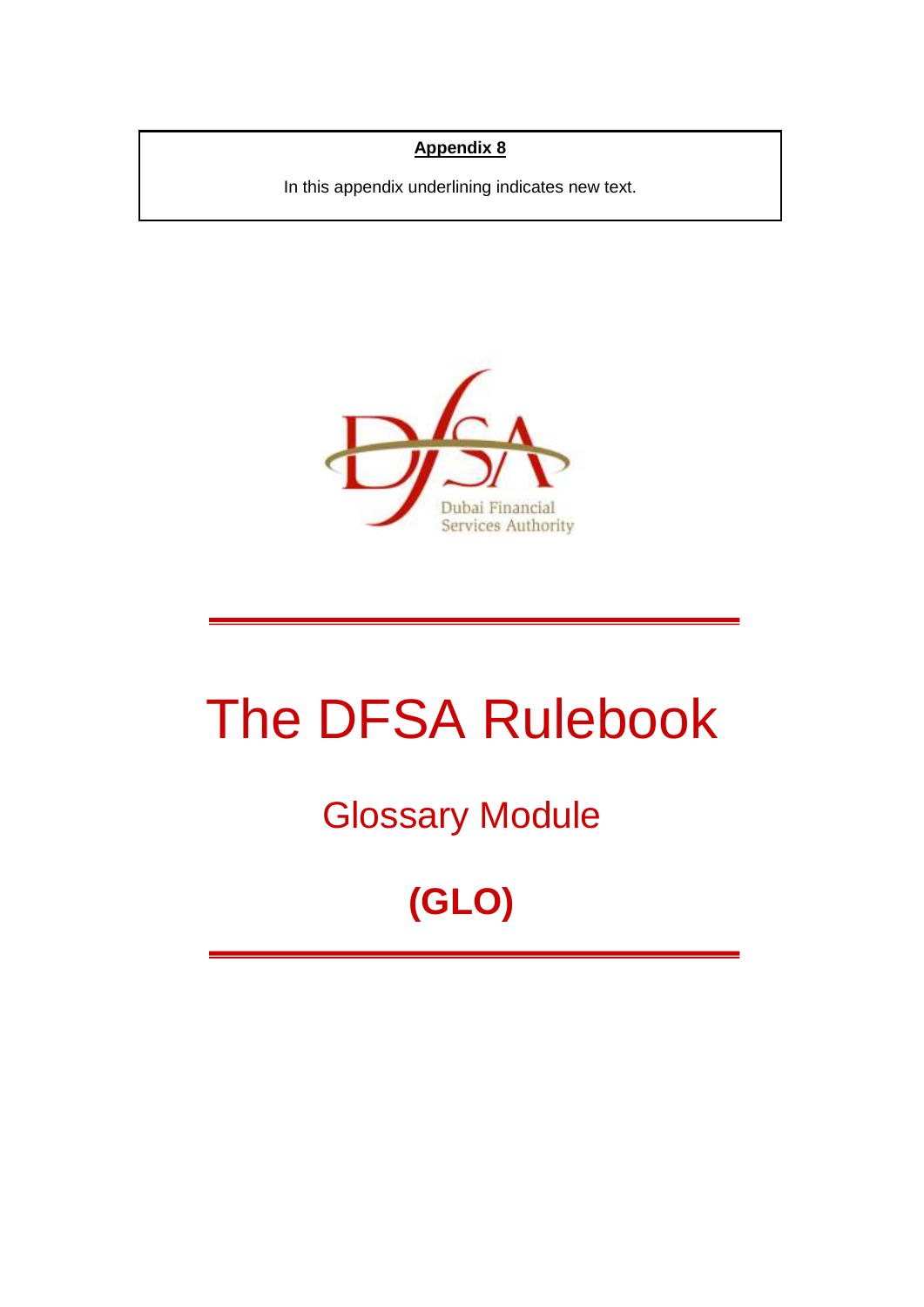

### **2 GLOSSARY**



**….**



#### **….**

| <b>Defined Term</b>    | <b>Definition</b>                                                                                                                                                                                                                            |
|------------------------|----------------------------------------------------------------------------------------------------------------------------------------------------------------------------------------------------------------------------------------------|
| <b>ATS Traded Fund</b> | A Collective Investment Fund, the Units of which are<br>Security Tokens that are admitted to trading on an<br>Alternative Trading System, but are not admitted to<br>trading on an Authorised Market Institution or a Regulated<br>Exchange. |

### **….**

### **D**

| <b>Defined Term</b> | <b>Definition</b>                                                                                                                                                                                                                                      |
|---------------------|--------------------------------------------------------------------------------------------------------------------------------------------------------------------------------------------------------------------------------------------------------|
| Derivative Token    | An Investment Token which is either:<br>(a) a Derivative specified in GEN Rule $A2.1.1(2)(b)$ ; or                                                                                                                                                     |
|                     | an instrument specified in GEN Rule A2.1.1(2)(c) that<br>(b)<br>confers rights and obligations that are substantially<br>similar in nature to those conferred by a Derivative, or<br>has a substantially similar purpose or effect to a<br>Derivative. |
|                     |                                                                                                                                                                                                                                                        |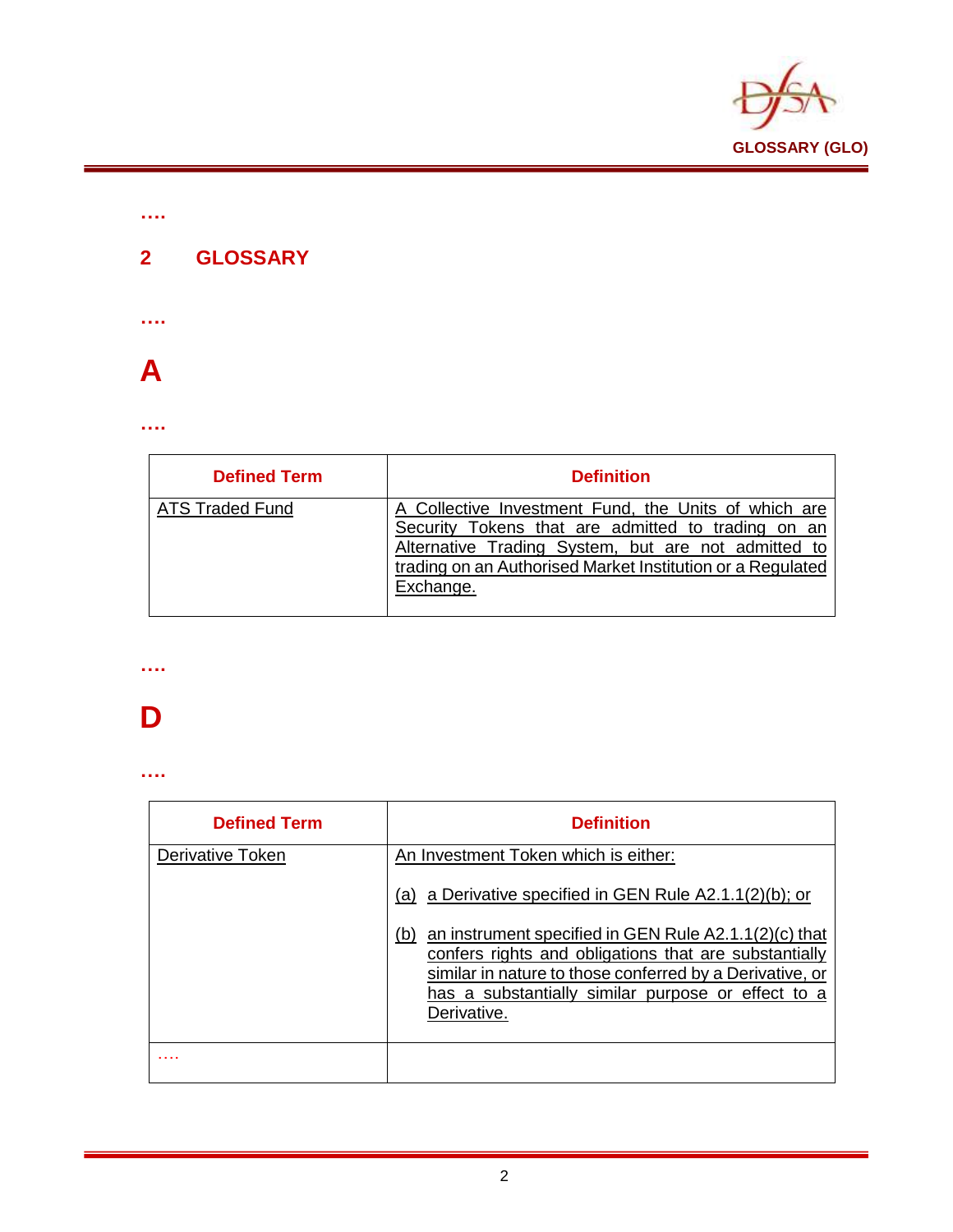

| <b>Defined Term</b>                       | <b>Definition</b>                                                                                                                                                                                 |
|-------------------------------------------|---------------------------------------------------------------------------------------------------------------------------------------------------------------------------------------------------|
| <b>Digital Wallet</b>                     | A software application or other tool which is used to<br>control, safeguard or manage public and private<br>cryptographic keys (or their equivalent) associated with<br><b>Investment Tokens.</b> |
| <b>Digital Wallet Service</b><br>Provider | Has the meaning given in COB Rule 14.3.1(a).                                                                                                                                                      |
| .                                         |                                                                                                                                                                                                   |
| <b>Direct Access Member</b>               | (1) In relation to an Alternative Trading System operated<br>by an Authorised Firm, means a Person that the<br>Authorised Firm admits as a member under COB<br>Rule 9.3.1(1)(e).                  |
|                                           | (2) In relation to a facility operated by an Authorised<br>Market Institution, means a Person that the<br>Authorised Market Institution admits as a Member<br>under AMI Rule 5.7.2(1)(d).         |
| <b>Distributed Ledger</b><br>Technology   | A class of technologies that support the recording of<br>encrypted data where the data:                                                                                                           |
|                                           | (a) is held on a distributed ledger;                                                                                                                                                              |
|                                           | (b) is electronically accessible, from multiple locations,<br>by a network of participants; and                                                                                                   |
|                                           | (c) can be updated by those participants, based on<br>agreed consensus, protocol or procedures.                                                                                                   |
| .                                         |                                                                                                                                                                                                   |
| <b>DLT</b>                                | Distributed Ledger Technology.                                                                                                                                                                    |

**….**

### **I**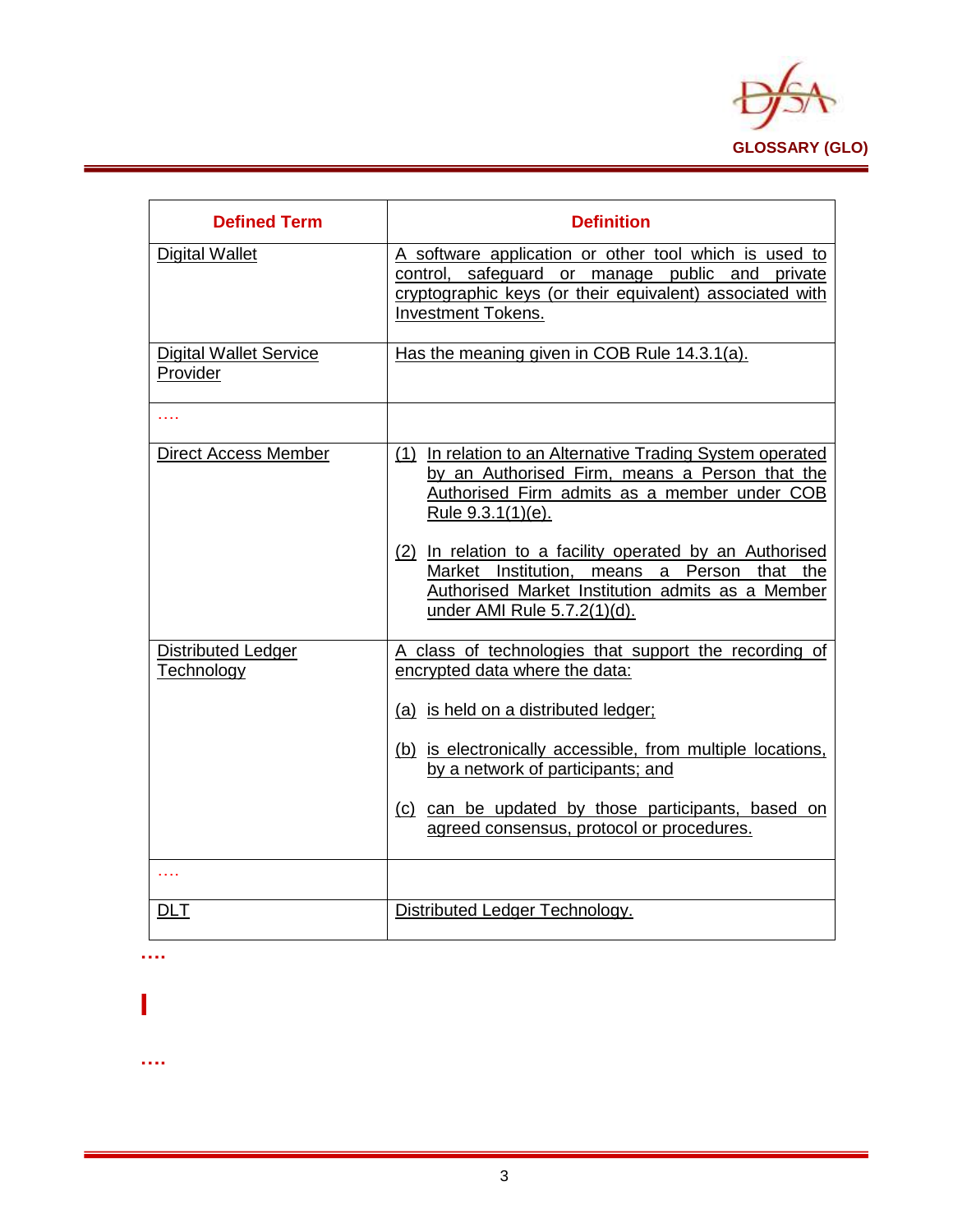

| <b>Defined Term</b>          | <b>Definition</b>                            |
|------------------------------|----------------------------------------------|
| <b>Investment Token</b>      | Has the meaning given in GEN Rule A2.1.1(3). |
| <b>Investment Token Fund</b> | Has the meaning given in CIR Rule 3.1.14.    |

#### **….**

### **O**

#### **….**

| <b>Defined Term</b>                                  | <b>Definition</b>                                                                                                                    |
|------------------------------------------------------|--------------------------------------------------------------------------------------------------------------------------------------|
| Operating a Facility for<br><b>Investment Tokens</b> | In relation to an Authorised Market Institution, means<br>(1)<br>carrying on one or more of the following activities:                |
|                                                      | Operating an Exchange on which Investment<br>(a)<br>Tokens are traded;                                                               |
|                                                      | Operating a Clearing<br><b>House</b><br>which<br>(b)<br><sub>on</sub><br>Investment Tokens are cleared; or                           |
|                                                      | Operating a Multilateral Trading Facility on which<br>(C)<br>Investment Tokens are traded.                                           |
|                                                      | In relation to an Authorised Firm, means Operating an<br>(2)<br>Alternative Trading System on which Investment<br>Tokens are traded. |

**….**

### **S**

| <b>Defined Term</b>   | <b>Definition</b>                    |
|-----------------------|--------------------------------------|
| <b>Security Token</b> | An Investment Token which is either: |